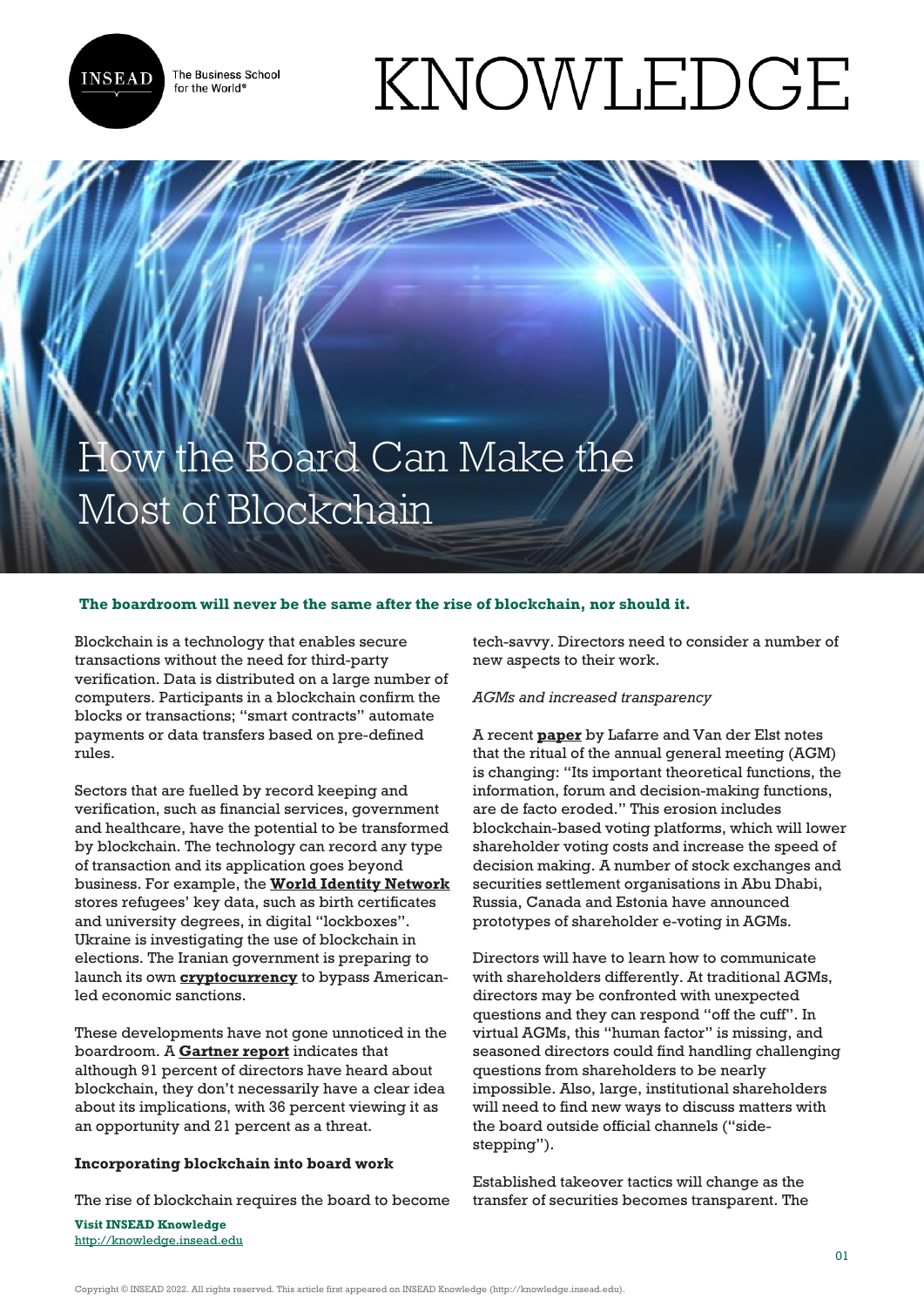practice of stock lending and various forms of insider trading will also become more difficult. Blockchain technology could help activists acquire shares in an easier and cheaper fashion, but with less secrecy.

## *Virtual directors*

A step further than blockchain's smart contracts is the decentralised autonomous organisation (DAO), a company without employees, solely governed by software or a virtual board of directors voting electronically. While this may sound futuristic, one Fortune 500 company is already using the DAO framework. In May 2017, [Siemens s](https://en.wikipedia.org/wiki/Siemens)tarted **[a](https://blog.slock.it/siemens-ddo-the-first-fortune-500-company-using-the-dao-framework-2fd970b0b138) [blockchain initiative](https://blog.slock.it/siemens-ddo-the-first-fortune-500-company-using-the-dao-framework-2fd970b0b138)** that enabled its employees to raise funds with minimal administrative and operational costs for SOS Children's Villages, an NGO that helps socially disadvantaged children.

#### **Blockchain Board Review**

Regular assessment of a company's strategic and operational competence ensures a constant monitoring of blockchain-related risks and opportunities. Here are key questions the board should ask executive management – and themselves.

- *Current state of play and competitive landscape*
- How are we using blockchain today?
- What are the business opportunities and threats for our industry and our company?
- How are our competitors and companies in other sectors approaching blockchain?
- What are the best-in-class approaches in other organisations?
- What can we learn from other companies' failures or successes?
- *Technology assessment*
- How mature is our selected blockchain solution?
- What are the financial implications and what unexpected costs might occur in the future?
- What is the state of our current systems? Are we ready to use blockchain or would this imply a larger modernisation of our technological landscape?
- *Risk management*
- Do we understand the full suite of risks connected to blockchain? Does it fall under our data protection strategy? Have we looked at the overall strengths and vulnerabilities of our key technology partners?
- How dependent are we on a single technology partner?
- Have we looked into reporting,

accounting, regulatory or compliance requirements?

- What do the blockchain-related audit processes look like? Who will be auditing our systems externally?
- *Blockchain competency and readiness of the board*
- Looking at the board composition, the overall corporate strategy and its blockchain strategy, do we have the right competencies?
- $\bullet$  Do we have a Lead Blockchain Director wh can provide vision and thought leadership?
- $\bullet$  How are we ensuring that our directors stay abreast of technology matters?

#### *Remuneration in tokens*

In a recent INSEAD Knowledge **[article](https://knowledge.insead.edu/blog/insead-blog/governance-needed-for-initial-coin-offerings-8556)**, Professor Andrew Shipilov suggested creating "token-curated registries" in which the verified profiles of potential directors are visible to the community, tying directors' fees to certain milestones governed by smart contracts. In the United States, the **[Internal](https://www.irs.gov/pub/irs-drop/n-14-21.pdf) [Revenue Service](https://www.irs.gov/pub/irs-drop/n-14-21.pdf)** considers tokens issued to individuals in exchange for services as compensation subject to income and payroll taxes. Therefore, companies must determine the fair market value of the tokens in real currency to properly report it. Remuneration and nomination committees will need to become familiar with related technical and legal implications.

#### *Relationships with auditors*

Blockchain-based accounting can largely eliminate the need for manual bookkeeping and consolidation as it projects financial transactions in real-time. This will significantly lower accounting and auditing costs, especially in large, complex organisations. The technology will also re-define the role and importance of audit firms and the requirements and profile for a financial expert on the board of directors.

#### *ICOs and raising capital*

Initial coin offerings (ICOs) are a new and powerful financing instrument, with over US\$18 billion raised since 2014. These offerings enable companies to raise capital quickly without necessarily giving away equity shares or triggering the listing and reporting requirements of a traditional IPO. They are attractive yet **[complex](https://knowledge.insead.edu/economics-finance/icos-and-financing-blockchain-projects-9341)** vehicles. For directors, overseeing such a transaction requires new skills, as traditional financial acumen will need to be augmented with technological and legal know-how.

#### **Blockchain and risk**

**Visit INSEAD Knowledge** <http://knowledge.insead.edu>